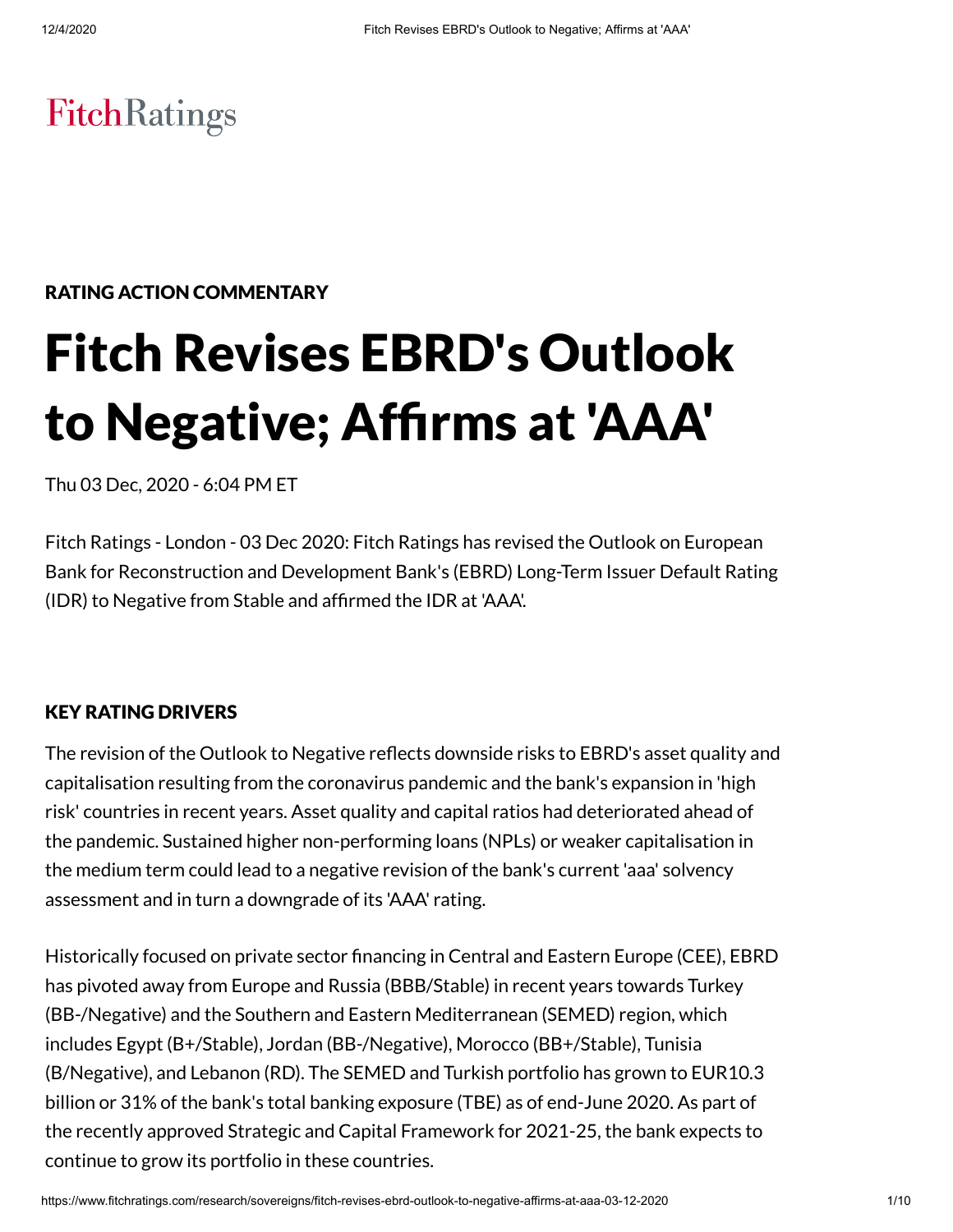In Fitch's view, increased exposures to 'high risk' countries, as measured by sovereign ratings, combined with the impact of the COVID-19 crisis result in a significant risk that the NPL ratio will remain above our 6% threshold for a 'high' risk assessment in the medium term. As of end-June 2020, impaired loans, as defined by the bank, were 6.1% of total loans from 4.5% as of end-2019 and 4.9% on average over 2015-2019. The increase was primarily driven by pre-pandemic impairments in Turkey (18% of loans and 32% of total NPLs as of June 2020) and Lebanon (10% of total NPLs despite accounting for only 0.7% of loans). Impaired loans relate exclusively to non-sovereign loans.

Fitch expects the COVID-19 crisis will lead to further pressures on NPLs and the performance of the bank's equity portfolio. The agency estimates that close to 10% of the bank's loan exposures are in countries in which the sovereign rating has been downgraded by one notch since the start of the COVID-19 crisis and 37% are in countries where the Outlook on the sovereign is Negative. While the bank is primarily exposed to non-sovereign risk, the negative sovereign rating actions highlight deterioration in the macroeconomic environment that could affect non-sovereign borrowers and the bank's equity investments.

In Fitch's view, loans subject to payment deferrals also pose risks to NPLs. The bank has extended temporary payment deferrals to borrowers that account for approximately 3% of total loans. While the bank does not consider these exposures as impaired, the agency treats these exposures as 'non-performing' to reflect the risk that the temporary payment relief may only delay loan impairments. This is in line with Fitch's supranationals rating criteria, which considers non-sovereign exposure with a three-month payment delay as 'non-performing'.

There are risks to the bank's capitalisation assessment given limited buffers above Fitch's own thresholds, asset quality risks, and weaker internal capital generation prospects. Capitalisation is assessed as 'excellent', supported by the bank's equity-to-adjusted-assets ratio (25.8% at end-June 2020) and Fitch's usable capital to risk-weighted assets (38.7% at end-June 2020). However, while the two ratios are in the 'excellent' threshold, they are just above the respective thresholds for an 'excellent' assessment of 25% and 35%, respectively.

The agency expects the bank's profitability, the only source of growth in EBRD's own funds, to be weaker in the coming years owing to potential further losses on loan exposures, depressed income from the bank's equity investments and low interest income from its fixed income portfolio. Year-to-date financial losses (net loss of EUR727 million as of 9M20) were mainly driven by negative revaluation of the bank's equity portfolio (12.3% of TBE at end-June 2020, -10% negative re-valuation since end-2019) and loan loss provisions (EUR445 million as of 9M2020).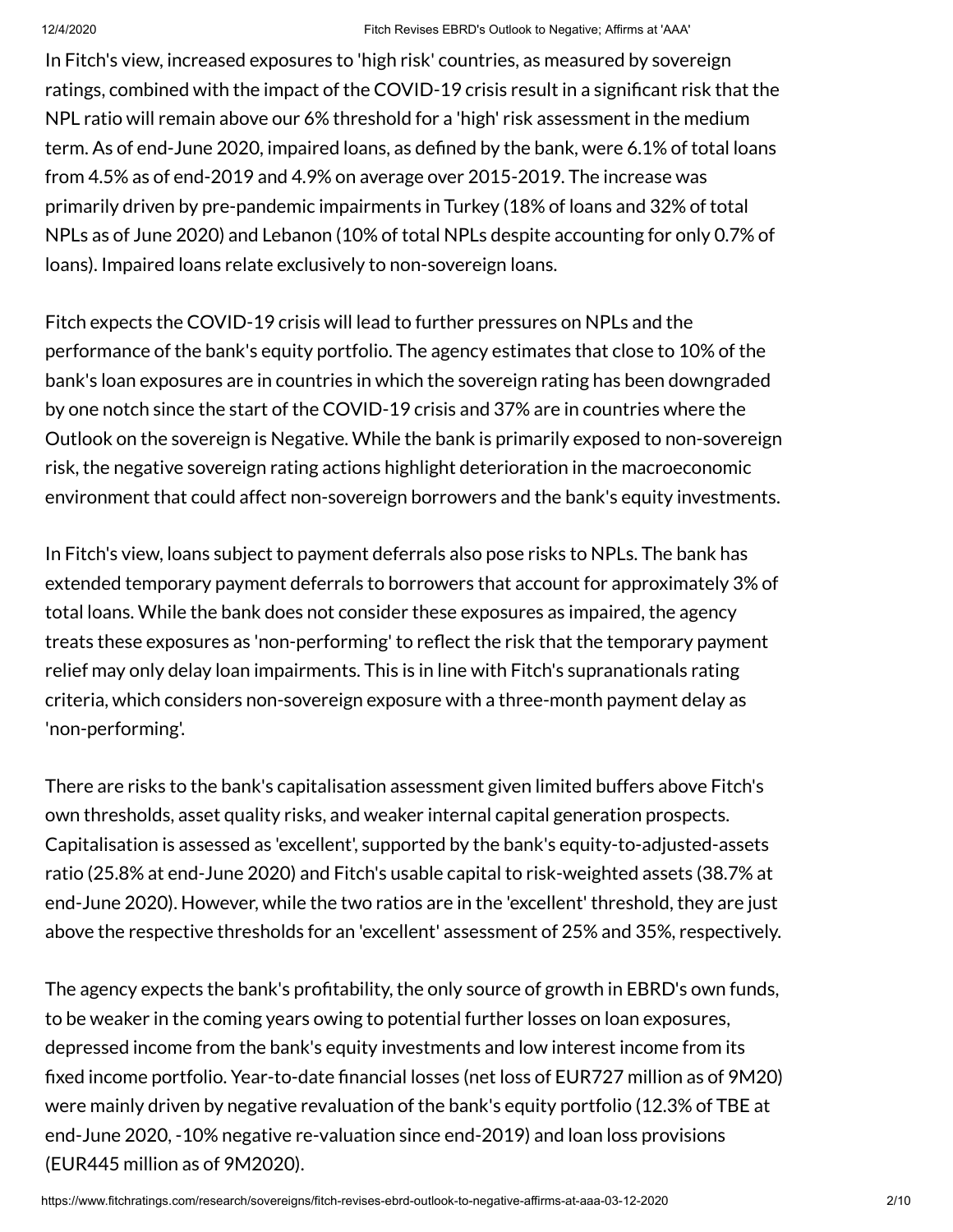The latter reflects the bank's estimate of expected credit losses plus an additional management overlay given the magnitude and uncertain duration of the economic crisis. In Fitch's view, the large loan loss provisions only partly mitigate the risk of further credit losses in case NPLs significantly increase.

EBRD's 'AAA' Long-Term IDR reflects the bank's intrinsic credit quality with both solvency and liquidity assessed at 'aaa'. The 'aaa' solvency assessment reflects the bank's 'excellent' capitalisation and 'low' risk profile.

Fitch's assessment of EBRD's 'low' risk profile is supported by the 'very low' obligor concentration metrics, 'excellent' risk management policies and 'very low' market risk exposure. This balances the 'moderate' risk faced in its private sector exposures (end-June 2020: 86% of TBE), which have shifted away from Russia and CEE in recent years towards Turkey and the SEMED region.

Fitch estimates that EBRD's average credit quality of loans and guarantees was 'B+' as of end-June 2020, in line with previous years and despite increased exposure to new markets with on average lower creditworthiness. The resilience can largely be attributed to the diversified nature of the loan portfolio and has been supported by sovereign upgrades across CEE in recent years. However, risks are tilted to the downside given the bank's geographic strategic direction and the large number of sovereigns with Negative Outlooks while none has a Positive Outlook.

EBRD's preferred creditor status primarily applies to the bank's sovereign loans (end-June 2020: 17% of total loans), but Fitch also considers it would provide protection against the imposition of capital controls on its private sector exposures. This leads to a one-notch uplift over the assessment of the average rating of the loan book, to 'BB-'.

EBRD's liquidity is assessed at 'aaa'. The bank's coverage of short-term debt by liquid assets was 1.7x at end-June 2020 and is expected to remain above the 1.5x threshold that we deem as 'excellent' coverage. EBRD operates with a higher level of treasury assets (43% of total assets at end-June 2020) than comparable peers and this positively weighs on our assessment on liquidity. The quality of treasury assets is 'strong', with the share of treasury assets rated 'AAA'-'AA' at 59% as of end-June 2020. In Fitch's view, EBRD has 'excellent' access to capital markets.

The agency assesses EBRD's business profile as medium risk, balancing the high share of non-sovereign financing and an increased focus on less advanced economies with the high quality of governance of the institution and the importance of its public mandate. The latter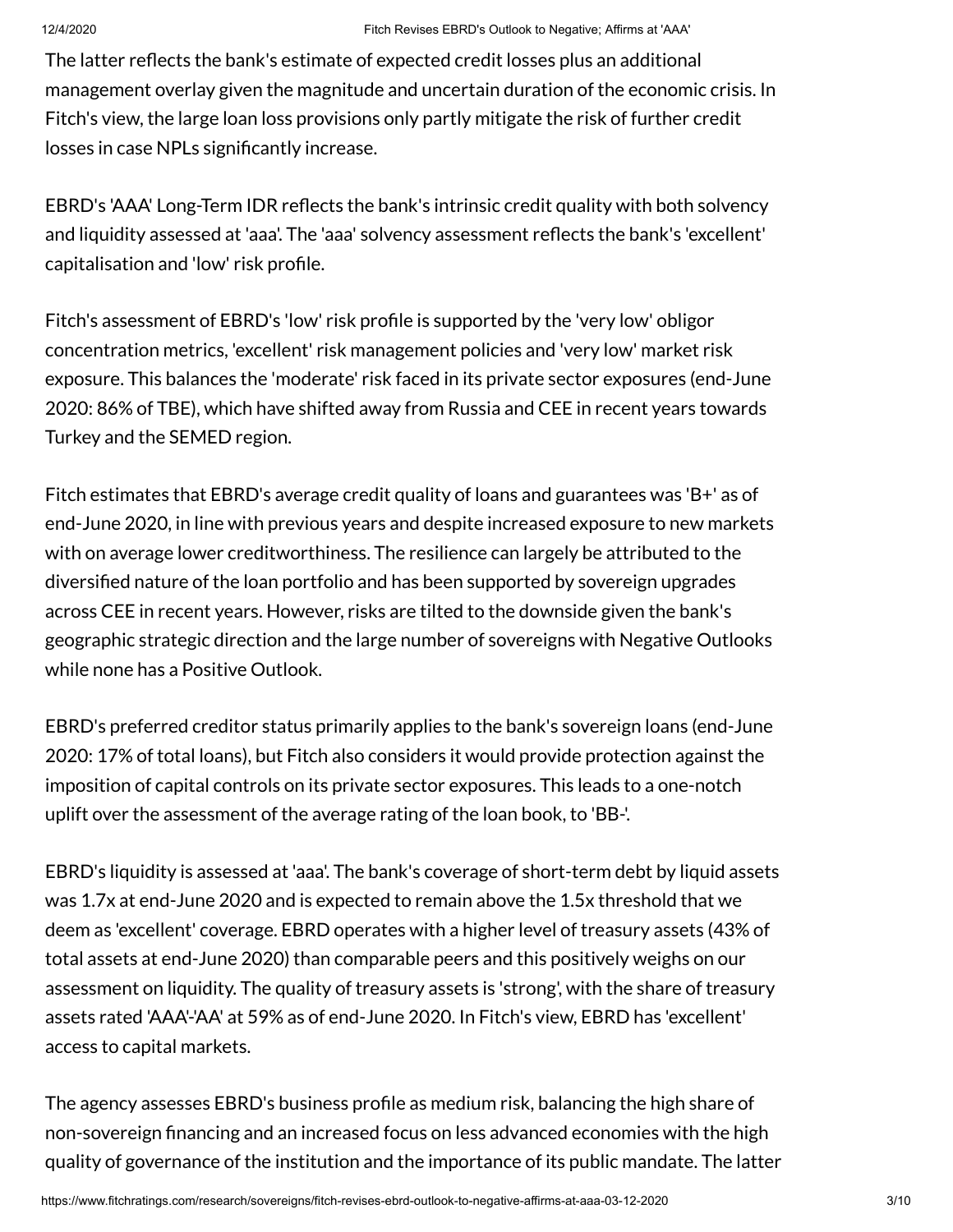was illustrated by the bank's response to the pandemic, which played a key role in providing liquidity support and financial advice to its borrowers.

The operating environment is also assessed as medium risk, reflecting the moderate average credit quality and political risk in most countries of operations as measured by the World Bank governance indicators, and strong operational support from member states.

Shareholders support is assessed at 'aa-'. EBRD's shareholders support capacity is based on the weighted average of key shareholders, estimated at 'AA-'. Shareholders' propensity to support is considered 'strong', reflecting the important role played by EBRD in the financing of member countries, despite a limited track record of capital increases unlike multilateral development bank peers.

# RATING SENSITIVITIES

Factors that could, individually or collectively, lead to negative rating action/downgrade:

- Solvency (Capitalisation): A decline in capitalisation metrics with an equity to assets and guarantees ratio sustained at a level below 25% or a Fitch usable capital to risk-weighted assets (FRA) ratio below 35%. This would affect our 'excellent' capitalisation assessment. This could be driven by further losses, faster-than-expected growth, and/or a significant increase in risk-weighted assets.

- Solvency (Risk): Sustained higher levels of NPLs (above 6%), a breach of preferred creditor status on sovereign loans, or a decline in the average rating of loans and guarantees below 'B+'.

Factors that could, individually or collectively, lead to positive rating action:

- Solvency (Capitalisation): Continued 'excellent' capitalisation metrics with an equity to assets and guarantees ratio sustained at a level above 25% and a FRA ratio above 35%. This could be supported by stronger asset performance than currently anticipated.

- Solvency (Risk): Improvement in the macroeconomic environment across EBRD's countries of operations that reduce downside risks to the performance of banking exposures and prevents further deterioration in the bank's NPL ratio.

# ESG CONSIDERATIONS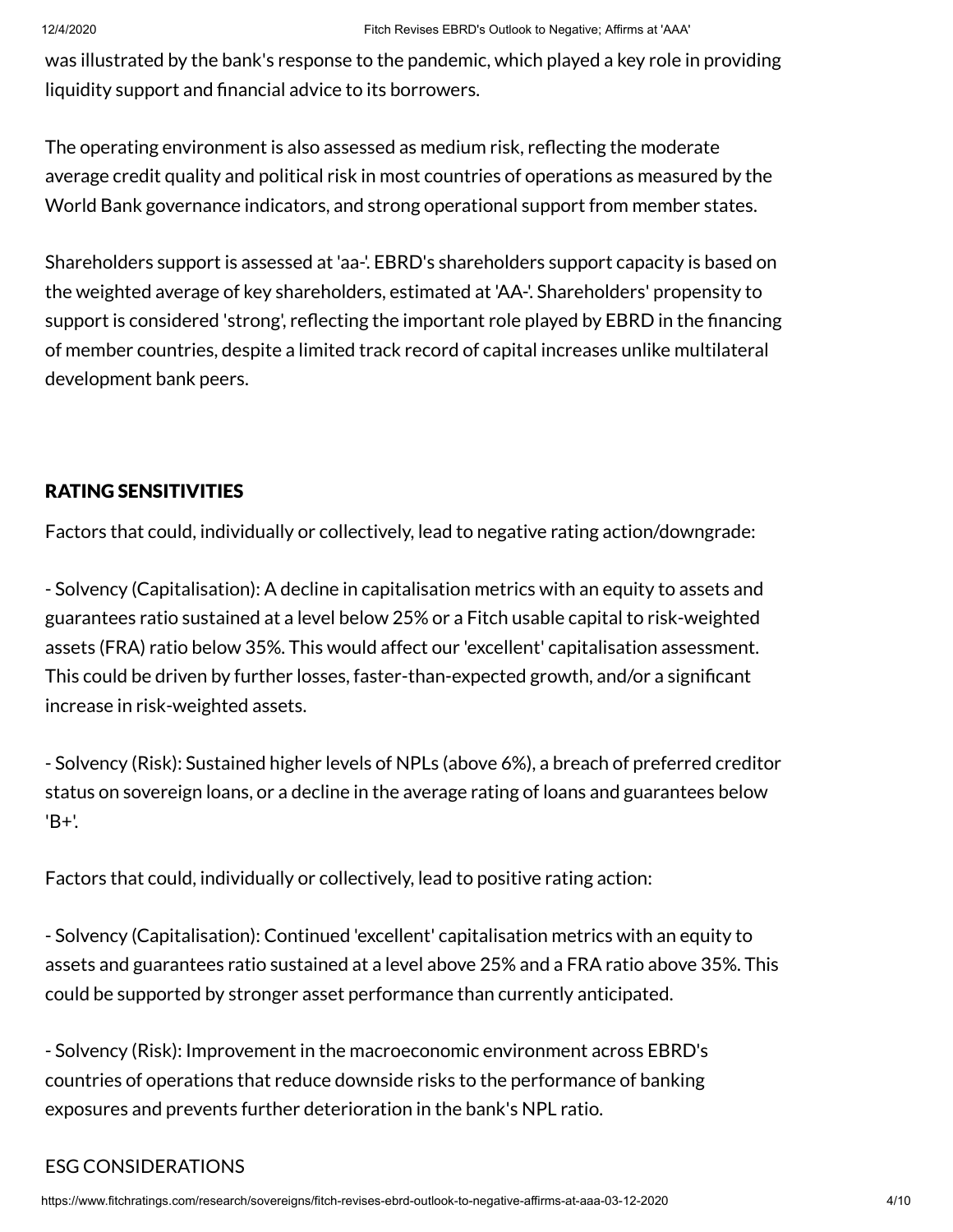EBRD has an ESG Relevance Score of 4 for 'Exposure to Social Impacts'. In order to provide temporary liquidity support, the bank has allowed payment deferral for some of its borrowers affected by the coronavirus crisis but that had not experienced payment delays before the deferral was granted. This has a negative impact on the credit profile, and is relevant to the ratings in conjunction with other factors.

EBRD has an ESG Relevance Score of 4 for 'Rule of Law, Institutional and Regulatory Quality'. All supranationals attract a score of '4' as they are neither subject to bank regulation nor supervised by an external authority. Instead, supranationals comply with their own set of prudential limits. Fitch pays particular attention to these internal prudential policies, including the bank's compliance with them. This has a negative impact on the credit profile, and is relevant to the ratings in conjunction with other factors.

# BEST/WORST CASE RATING SCENARIO

International scale credit ratings of Sovereigns, Public Finance and Infrastructure issuers have a best-case rating upgrade scenario (defined as the 99th percentile of rating transitions, measured in a positive direction) of three notches over a three-year rating horizon; and a worst-case rating downgrade scenario (defined as the 99th percentile of rating transitions, measured in a negative direction) of three notches over three years. The complete span of best- and worst-case scenario credit ratings for all rating categories ranges from 'AAA' to 'D'. Best- and worst-case scenario credit ratings are based on historical performance. For more information about the methodology used to determine sectorspecific best- and worst-case scenario credit ratings, visit [https://www.fitchratings.com/site/re/10111579].

# KEY ASSUMPTIONS

Fitch assumes that EBRD will continue to abide by its conservative prudential framework on capitalisation, leverage, liquidity and underwriting

We also assume that the global economy evolves in line with its most recent update of the Global Economic Outlook published on 6 November 2020.

# SOURCES OF INFORMATION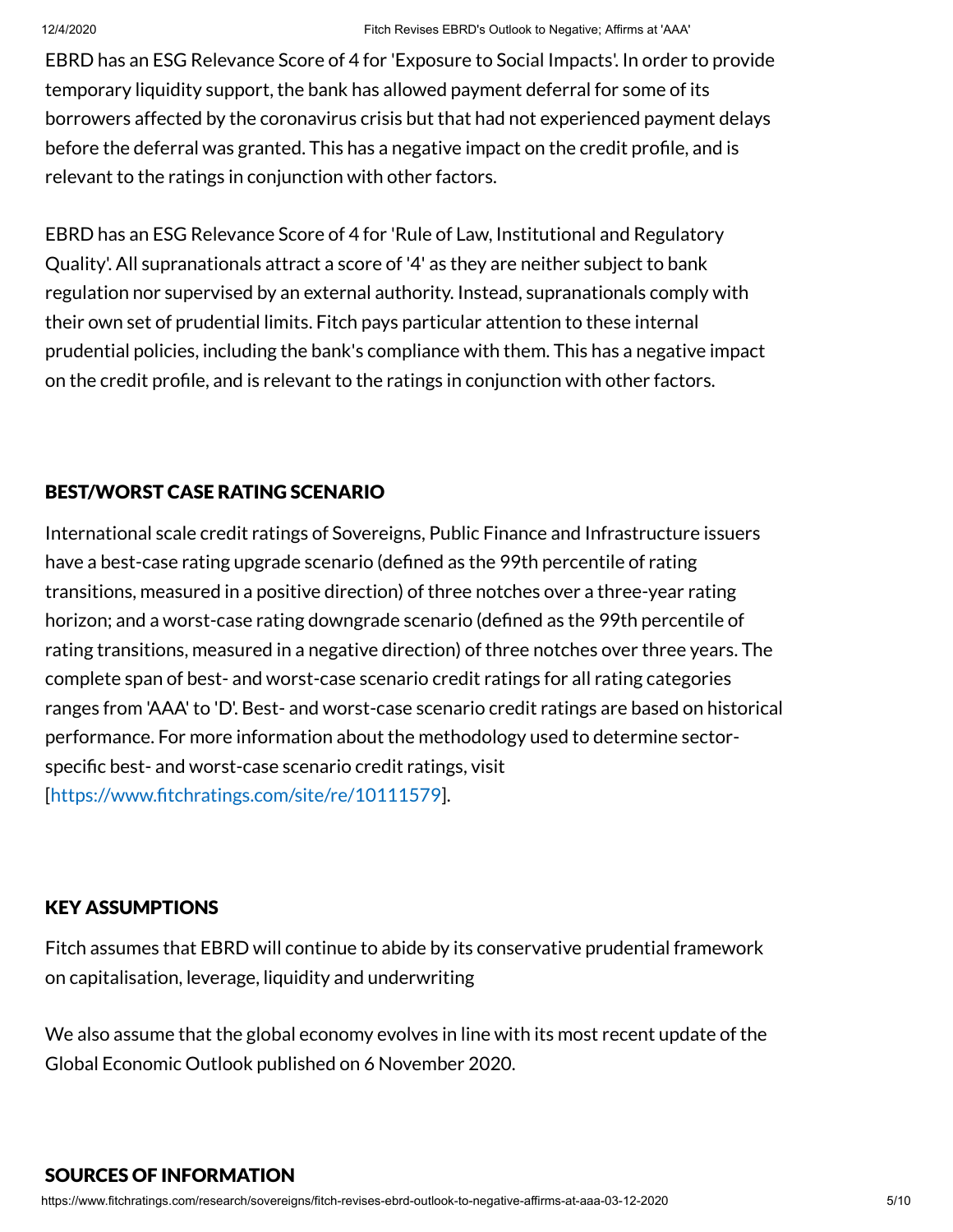The sources of information used to assess these ratings were EBRD's financial statements and other information provided by EBRD.

# REFERENCES FOR SUBSTANTIALLY MATERIAL SOURCE CITED AS KEY DRIVER OF RATING

The principal sources of information used in the analysis are described in the Applicable Criteria.

# RATING ACTIONS

| <b>ENTITY/DEBT</b>                                           | <b>RATING</b>           |                                    |          | <b>PRIOR</b>                           |
|--------------------------------------------------------------|-------------------------|------------------------------------|----------|----------------------------------------|
| European Bank<br>for<br>Reconstruction<br>and<br>Development | LT<br><b>IDR</b>        | <b>AAA Rating Outlook Negative</b> | Affirmed | <b>AAA Rating</b><br>Outlook<br>Stable |
|                                                              | <b>ST</b><br><b>IDR</b> | $F1+$                              | Affirmed | $F1+$                                  |
| senior<br>unsecured                                          | LT                      | <b>AAA</b>                         | Affirmed | <b>AAA</b>                             |
| senior<br>unsecured                                          | <b>ST</b>               | $F1+$                              | Affirmed | $F1+$                                  |

## VIEW ADDITIONAL RATING DETAILS

# FITCH RATINGS ANALYSTS

**Enrique Bernardez** Associate Director Primary Rating Analyst +44 20 3530 1964 Fitch Ratings Ltd 30 North Colonnade, Canary Wharf London E14 5GN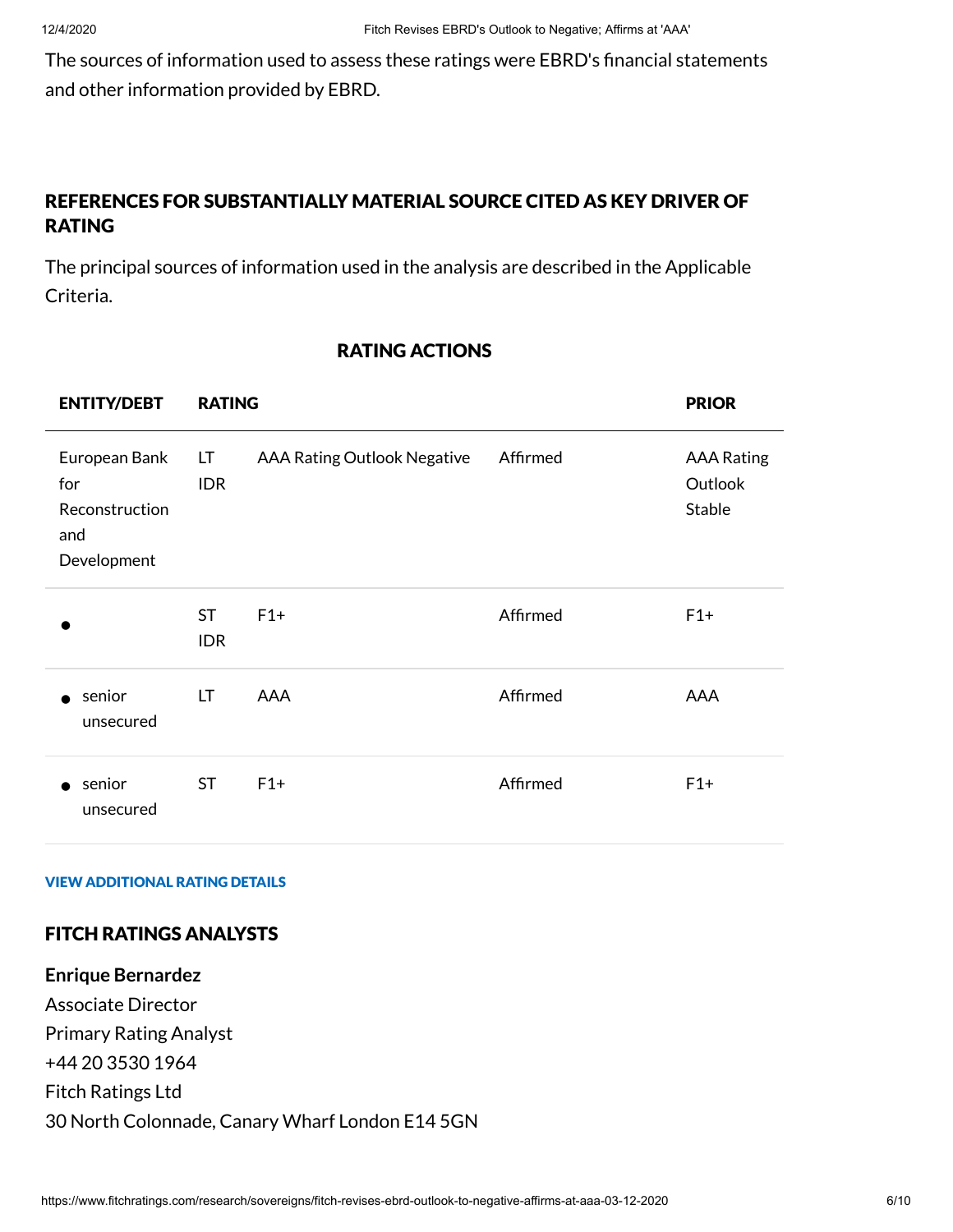#### **Nick Perry**

Associate Director Secondary Rating Analyst +40 20 3530 2727

## **Arnaud Louis**

Senior Director Committee Chairperson +33 1 44 29 91 42

# MEDIA CONTACTS

**Peter Fitzpatrick** London +44 20 3530 1103 peter.fitzpatrick@thefitchgroup.com

Additional information is available on www.fitchratings.com

# APPLICABLE CRITERIA

[Supranationals](https://www.fitchratings.com/research/sovereigns/supranationals-rating-criteria-30-04-2020) Rating Criteria (pub. 30 Apr 2020) (including rating assumption sensitivity)

# ADDITIONAL DISCLOSURES

[Dodd-Frank](https://www.fitchratings.com/research/sovereigns/fitch-revises-ebrd-outlook-to-negative-affirms-at-aaa-03-12-2020/dodd-frank-disclosure) Rating Information Disclosure Form

[Solicitation](#page-9-0) Status

[Endorsement](#page-9-1) Policy

# ENDORSEMENT STATUS

European Bank for Reconstruction and Development EU Issued

# **DISCLAIMER**

ALL FITCH CREDIT RATINGS ARE SUBJECT TO CERTAIN LIMITATIONS AND DISCLAIMERS. PLEASE READ THESE LIMITATIONS AND DISCLAIMERS BY FOLLOWING THIS LINK: [HTTPS://WWW.FITCHRATINGS.COM/UNDERSTANDINGCREDITRATINGS](https://www.fitchratings.com/UNDERSTANDINGCREDITRATINGS). IN ADDITION, THE FOLLOWING [HTTPS://WWW.FITCHRATINGS.COM/RATING-](https://www.fitchratings.com/rating-definitions-document)DEFINITIONS-DOCUMENT DETAILS FITCH'S RATING DEFINITIONS FOR EACH RATING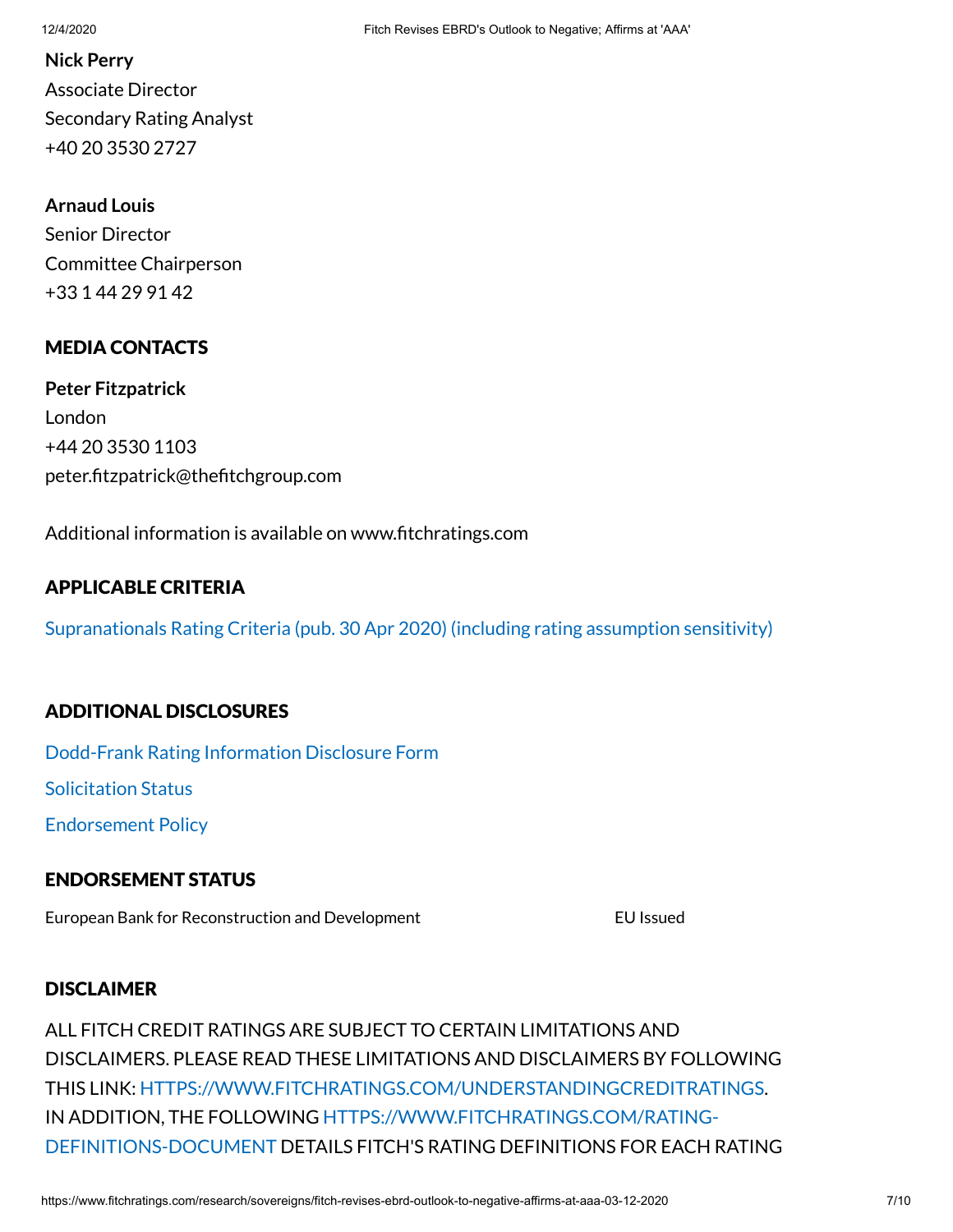SCALE AND RATING CATEGORIES, INCLUDING DEFINITIONS RELATING TO DEFAULT. PUBLISHED RATINGS, CRITERIA, AND METHODOLOGIES ARE AVAILABLE FROM THIS SITE AT ALL TIMES. FITCH'S CODE OF CONDUCT, CONFIDENTIALITY, CONFLICTS OF INTEREST, AFFILIATE FIREWALL, COMPLIANCE, AND OTHER RELEVANT POLICIES AND PROCEDURES ARE ALSO AVAILABLE FROM THE CODE OF CONDUCT SECTION OF THIS SITE. DIRECTORS AND SHAREHOLDERS RELEVANT INTERESTS ARE AVAILABLE AT [HTTPS://WWW.FITCHRATINGS.COM/SITE/REGULATORY](https://www.fitchratings.com/site/regulatory). FITCH MAY HAVE PROVIDED ANOTHER PERMISSIBLE SERVICE TO THE RATED ENTITY OR ITS RELATED THIRD PARTIES. DETAILS OF THIS SERVICE FOR RATINGS FOR WHICH THE LEAD ANALYST IS BASED IN AN EU-REGISTERED ENTITY CAN BE FOUND ON THE ENTITY SUMMARY PAGE FOR THIS ISSUER ON THE FITCH RATINGS WEBSITE.

### READ LESS

# COPYRIGHT

Copyright © 2020 by Fitch Ratings, Inc., Fitch Ratings Ltd. and its subsidiaries. 33 Whitehall Street, NY, NY 10004. Telephone: 1-800-753-4824, (212) 908-0500. Fax: (212) 480-4435. Reproduction or retransmission in whole or in part is prohibited except by permission. All rights reserved. In issuing and maintaining its ratings and in making other reports (including forecast information), Fitch relies on factual information it receives from issuers and underwriters and from other sources Fitch believes to be credible. Fitch conducts a reasonable investigation of the factual information relied upon by it in accordance with its ratings methodology, and obtains reasonable verification of that information from independent sources, to the extent such sources are available for a given security or in a given jurisdiction. The manner of Fitch's factual investigation and the scope of the thirdparty verification it obtains will vary depending on the nature of the rated security and its issuer, the requirements and practices in the jurisdiction in which the rated security is offered and sold and/or the issuer is located, the availability and nature of relevant public information, access to the management of the issuer and its advisers, the availability of preexisting third-party verifications such as audit reports, agreed-upon procedures letters, appraisals, actuarial reports, engineering reports, legal opinions and other reports provided by third parties, the availability of independent and competent third- party verification sources with respect to the particular security or in the particular jurisdiction of the issuer, and a variety of other factors. Users of Fitch's ratings and reports should understand that neither an enhanced factual investigation nor any third-party verification can ensure that all of the information Fitch relies on in connection with a rating or a report will be accurate and complete. Ultimately, the issuer and its advisers are responsible for the accuracy of the information they provide to Fitch and to the market in offering documents and other reports. In issuing its ratings and its reports, Fitch must rely on the work of experts,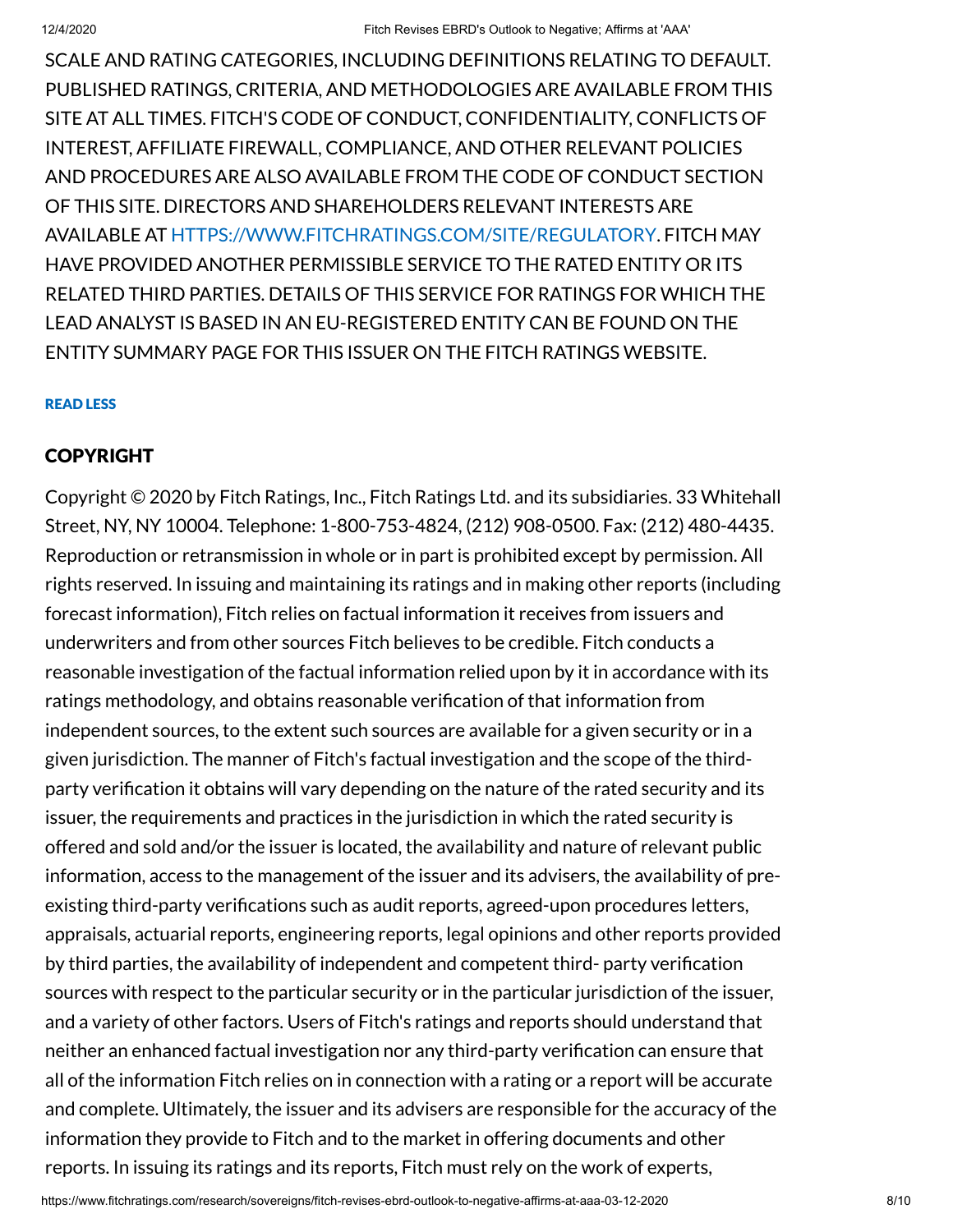including independent auditors with respect to financial statements and attorneys with respect to legal and tax matters. Further, ratings and forecasts of financial and other information are inherently forward-looking and embody assumptions and predictions about future events that by their nature cannot be verified as facts. As a result, despite any verification of current facts, ratings and forecasts can be affected by future events or conditions that were not anticipated at the time a rating or forecast was issued or afrmed. The information in this report is provided "as is" without any representation or warranty of any kind, and Fitch does not represent or warrant that the report or any of its contents will meet any of the requirements of a recipient of the report. A Fitch rating is an opinion as to the creditworthiness of a security. This opinion and reports made by Fitch are based on established criteria and methodologies that Fitch is continuously evaluating and updating. Therefore, ratings and reports are the collective work product of Fitch and no individual, or group of individuals, is solely responsible for a rating or a report. The rating does not address the risk of loss due to risks other than credit risk, unless such risk is specifically mentioned. Fitch is not engaged in the offer or sale of any security. All Fitch reports have shared authorship. Individuals identified in a Fitch report were involved in, but are not solely responsible for, the opinions stated therein. The individuals are named for contact purposes only. A report providing a Fitch rating is neither a prospectus nor a substitute for the information assembled, verified and presented to investors by the issuer and its agents in connection with the sale of the securities. Ratings may be changed or withdrawn at any time for any reason in the sole discretion of Fitch. Fitch does not provide investment advice of any sort. Ratings are not a recommendation to buy, sell, or hold any security. Ratings do not comment on the adequacy of market price, the suitability of any security for a particular investor, or the tax-exempt nature or taxability of payments made in respect to any security. Fitch receives fees from issuers, insurers, guarantors, other obligors, and underwriters for rating securities. Such fees generally vary from US\$1,000 to US\$750,000 (or the applicable currency equivalent) per issue. In certain cases, Fitch will rate all or a number of issues issued by a particular issuer, or insured or guaranteed by a particular insurer or guarantor, for a single annual fee. Such fees are expected to vary from US\$10,000 to US\$1,500,000 (or the applicable currency equivalent). The assignment, publication, or dissemination of a rating by Fitch shall not constitute a consent by Fitch to use its name as an expert in connection with any registration statement filed under the United States securities laws, the Financial Services and Markets Act of 2000 of the United Kingdom, or the securities laws of any particular jurisdiction. Due to the relative efficiency of electronic publishing and distribution, Fitch research may be available to electronic subscribers up to three days earlier than to print subscribers.

For Australia, New Zealand, Taiwan and South Korea only: Fitch Australia Pty Ltd holds an Australian financial services license (AFS license no. 337123) which authorizes it to provide credit ratings to wholesale clients only. Credit ratings information published by Fitch is not